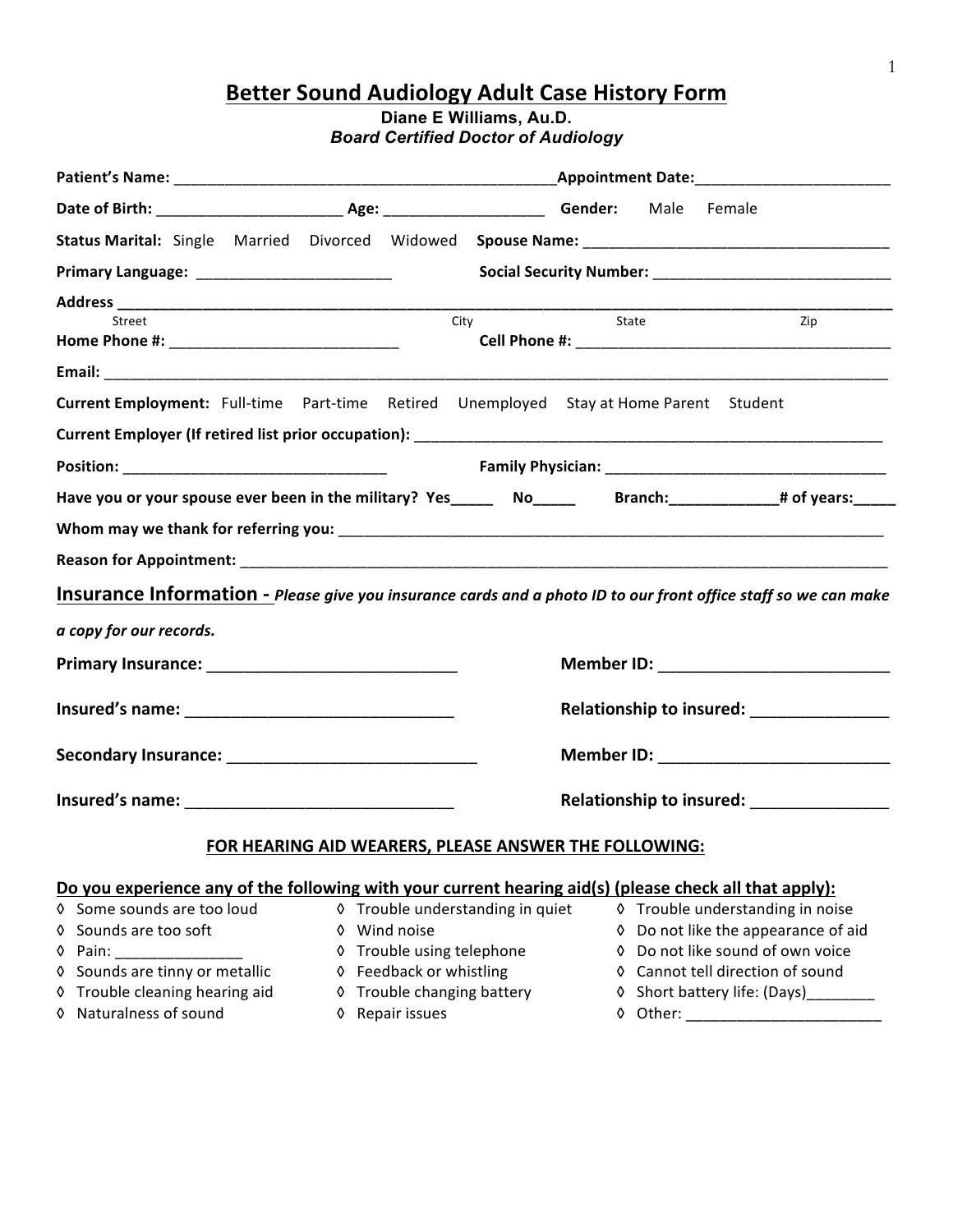# **Audiologic History**

| Do you feel you have a hearing loss? Yes<br><b>No</b>                                                                                                                                                                                               | Which ear? | Right            | Left   | <b>Both</b>     |
|-----------------------------------------------------------------------------------------------------------------------------------------------------------------------------------------------------------------------------------------------------|------------|------------------|--------|-----------------|
| If you answered yes, which best describes it?                                                                                                                                                                                                       | Gradual    | Fluctuating      | Sudden |                 |
|                                                                                                                                                                                                                                                     |            |                  |        |                 |
|                                                                                                                                                                                                                                                     |            |                  |        |                 |
|                                                                                                                                                                                                                                                     |            |                  |        |                 |
| Which ear do you use to talk on the phone:                                                                                                                                                                                                          | Right Left |                  |        |                 |
| <b>Right Ear</b><br>Have you ever worn or tried a hearing aid?                                                                                                                                                                                      | Left Ear   | <b>Both Ears</b> |        |                 |
|                                                                                                                                                                                                                                                     |            |                  |        |                 |
|                                                                                                                                                                                                                                                     |            |                  |        |                 |
| Please answer the following questions:<br>Does a hearing problem cause you to feel embarrassed when you meet new people? Yes Sometimes<br>Does a hearing problem cause you to feel frustrated when talking to members of your family? Yes Sometimes |            |                  |        | No.<br>No       |
| Do you have difficulty when someone speaks in a whisper? Yes Sometimes                                                                                                                                                                              |            | <b>No</b>        |        |                 |
| Do you feel handicapped by a hearing problem? Yes Sometimes                                                                                                                                                                                         | No         |                  |        |                 |
| Does a hearing problem cause you difficulty when visiting friends, relatives, or neighbors? Yes Sometimes                                                                                                                                           |            |                  |        | No              |
| Does a hearing problem cause you to attend religious services less often than you would like? Yes Sometimes                                                                                                                                         |            |                  |        | No.             |
| Does a hearing problem cause you to have arguments with family members? Yes Sometimes                                                                                                                                                               |            |                  |        | <b>No</b>       |
| Does a hearing problem cause you difficulty when listening to TV or radio? Yes Sometimes                                                                                                                                                            |            |                  | - No   |                 |
| Do you feel that any difficulty with your hearing limits or hampers your personal or social life? Yes Sometimes                                                                                                                                     |            |                  |        | No              |
| Does a hearing problem cause you difficulty when in a restaurant with relatives or friends?                                                                                                                                                         |            |                  | Yes    | Sometimes<br>No |
| Please check all medical conditions that apply:                                                                                                                                                                                                     |            |                  |        |                 |

| <b>Developmental Disorders/Delays</b> | If checked, please explain:                                  |
|---------------------------------------|--------------------------------------------------------------|
| <b>Dizziness or Unsteadiness</b>      | If checked, is it accompanied by: Vomiting Nausea Ear Noises |
| <b>Ear Deformity</b>                  | Right ear<br>Left Ear<br><b>Both ears</b><br>If checked,     |
| <b>Ear Drainage</b>                   | Left Ear<br>If checked, Right ear<br><b>Both ears</b>        |
| Ear Pain                              | Left Ear<br>If checked, Right ear<br><b>Both ears</b>        |
| <b>Family History of Hearing Loss</b> | If checked, who?                                             |
| <b>History of Ear Infections</b>      | If checked, Right ear Left Ear Both ears If so, when?        |
| <b>History of Ear Wax Buildup</b>     | No<br>Yes                                                    |
| <b>History of Noise Exposure</b>      | If checked, please describe?                                 |
| <b>Previous Ear Surgery</b>           | If checked, Right ear Left Ear Both ears If so, when?        |
| Tinnitus/Ringing/Noises in ears       | If checked, Right ear Left Ear Both ears Frequency?          |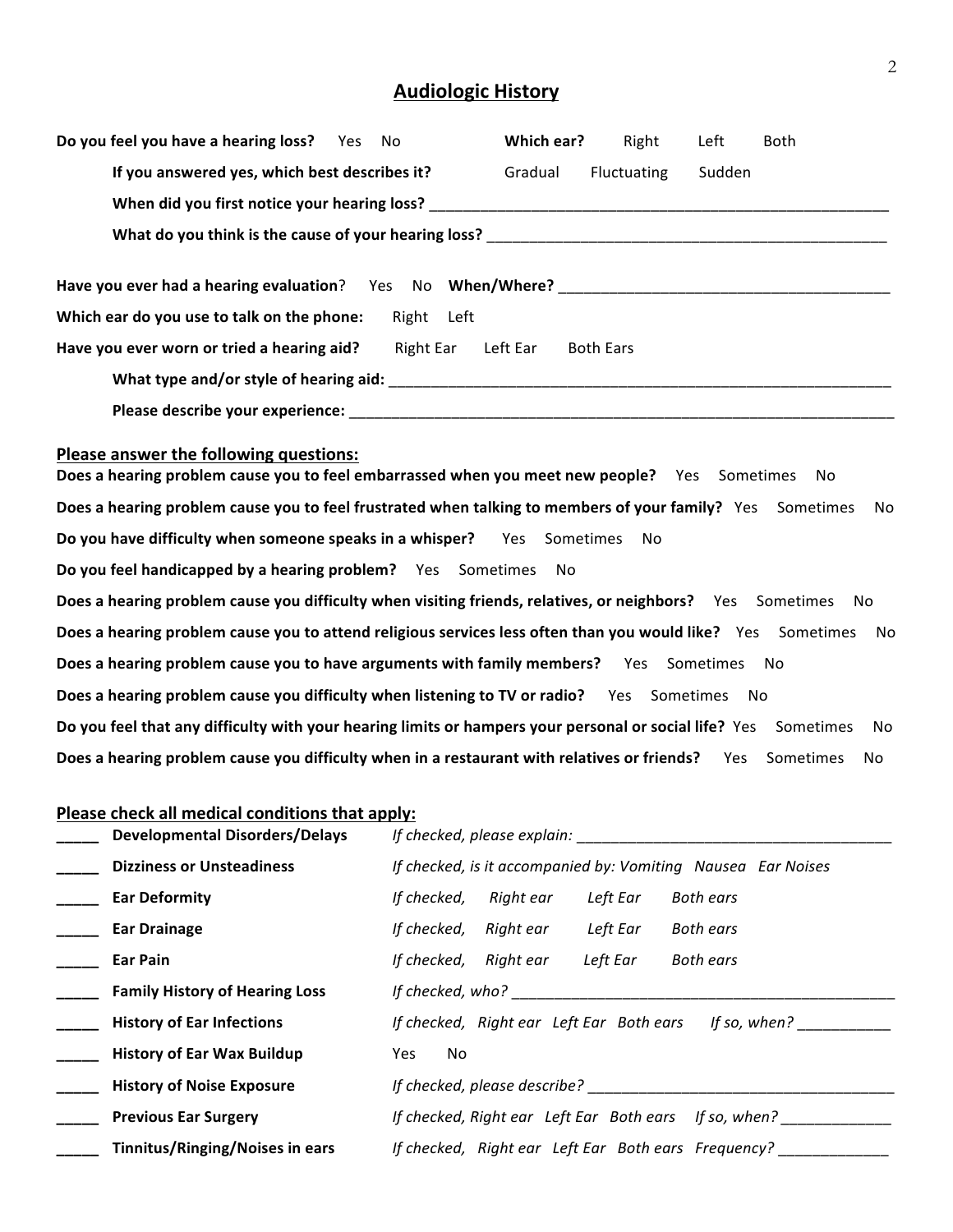## **Medical History**

**Any other illnesses, surgeries, injuries or hospitalizations since birth and their date(s) of occurrence:** \_\_\_\_\_\_\_\_\_\_\_\_\_\_

| Allergies (food, medications, plastics, etc.):                                                                                     |                                                                                                                                                           | <u> 1980 - Jan James James James James James James James James James James James James James James James James J</u>                     |                                                                                                                                                                                                                                                                                                                                                      |
|------------------------------------------------------------------------------------------------------------------------------------|-----------------------------------------------------------------------------------------------------------------------------------------------------------|------------------------------------------------------------------------------------------------------------------------------------------|------------------------------------------------------------------------------------------------------------------------------------------------------------------------------------------------------------------------------------------------------------------------------------------------------------------------------------------------------|
|                                                                                                                                    | Have you experienced any of the following major medical conditions:                                                                                       |                                                                                                                                          |                                                                                                                                                                                                                                                                                                                                                      |
| AIDS/HIV<br>Appetite Change _____<br><b>Arthritis</b><br><b>Blood Disorders</b><br>Cancer<br><b>Chicken Pox</b><br><b>Diabetes</b> | <b>Diphtheria</b><br><b>Encephalitis</b><br><b>Fatigue</b><br><b>Genetic Disorders</b><br><b>Headaches</b><br><b>Head Injury</b><br><b>Heart Problems</b> | <b>High Blood Pressure</b><br><b>High Fevers</b><br>Influenza<br><b>Malaise</b><br><b>Malaria</b><br><b>Measles</b><br><b>Meningitis</b> | <b>Mumps</b><br><b>Scarlet Fever</b><br><b>Stroke</b><br><b>Tonsillitis</b><br>Typhoid<br><b>Vascular Problems</b><br>Other: the contract of the contract of the contract of the contract of the contract of the contract of the contract of the contract of the contract of the contract of the contract of the contract of the contract of the con |
| Do you currently use tobacco? Yes                                                                                                  | No.                                                                                                                                                       |                                                                                                                                          |                                                                                                                                                                                                                                                                                                                                                      |
| Please Check all medical symptoms that apply:                                                                                      |                                                                                                                                                           |                                                                                                                                          |                                                                                                                                                                                                                                                                                                                                                      |
|                                                                                                                                    |                                                                                                                                                           |                                                                                                                                          |                                                                                                                                                                                                                                                                                                                                                      |
|                                                                                                                                    | Eye Problems (such as blurred vision, pain):                                                                                                              |                                                                                                                                          |                                                                                                                                                                                                                                                                                                                                                      |
|                                                                                                                                    |                                                                                                                                                           | Nose, Throat, or Mouth Problems (such as trouble swallowing, nose bleeds, dental issues, pain):                                          |                                                                                                                                                                                                                                                                                                                                                      |
|                                                                                                                                    |                                                                                                                                                           | Cardiovascular Symptoms (such as hypertension, chest pain, swelling, palpitations):                                                      |                                                                                                                                                                                                                                                                                                                                                      |
|                                                                                                                                    | Respiratory Symptoms (such as shortness of breath, cough, wheezing):                                                                                      |                                                                                                                                          |                                                                                                                                                                                                                                                                                                                                                      |
|                                                                                                                                    |                                                                                                                                                           | Gastrointestinal Issues (such as nausea, vomiting, weight changes, diarrhea, pain):                                                      |                                                                                                                                                                                                                                                                                                                                                      |
|                                                                                                                                    | Musculoskeletal Symptoms (such as joint pain, swelling, recent trauma):                                                                                   |                                                                                                                                          |                                                                                                                                                                                                                                                                                                                                                      |
|                                                                                                                                    |                                                                                                                                                           | Neurologic Symptoms (such as numbness, headaches, seizures, muscle weakness):                                                            |                                                                                                                                                                                                                                                                                                                                                      |
|                                                                                                                                    |                                                                                                                                                           |                                                                                                                                          |                                                                                                                                                                                                                                                                                                                                                      |
|                                                                                                                                    | Psychiatric Issues (such as depression, anxiety, compulsions):<br>Endocrine Symptoms (such as frequent urination, hot flashes):                           |                                                                                                                                          |                                                                                                                                                                                                                                                                                                                                                      |
|                                                                                                                                    |                                                                                                                                                           | Hemotologic/Lymphatic Symptoms (such as bleeding gums, bruising, swollen glands):                                                        |                                                                                                                                                                                                                                                                                                                                                      |

\_\_\_\_\_\_\_\_\_\_\_\_\_\_\_\_\_\_\_\_\_\_\_\_\_\_\_\_\_\_\_\_\_\_\_\_\_\_\_\_\_\_\_\_\_\_\_\_\_\_\_\_\_\_\_\_\_\_\_\_\_\_\_\_\_\_\_\_\_\_\_\_\_\_\_\_\_\_\_\_\_\_\_\_\_\_\_\_\_\_\_\_\_\_\_\_\_\_ \_\_\_\_\_\_\_\_\_\_\_\_\_\_\_\_\_\_\_\_\_\_\_\_\_\_\_\_\_\_\_\_\_\_\_\_\_\_\_\_\_\_\_\_\_\_\_\_\_\_\_\_\_\_\_\_\_\_\_\_\_\_\_\_\_\_\_\_\_\_\_\_\_\_\_\_\_\_\_\_\_\_\_\_\_\_\_\_\_\_\_\_\_\_\_\_\_\_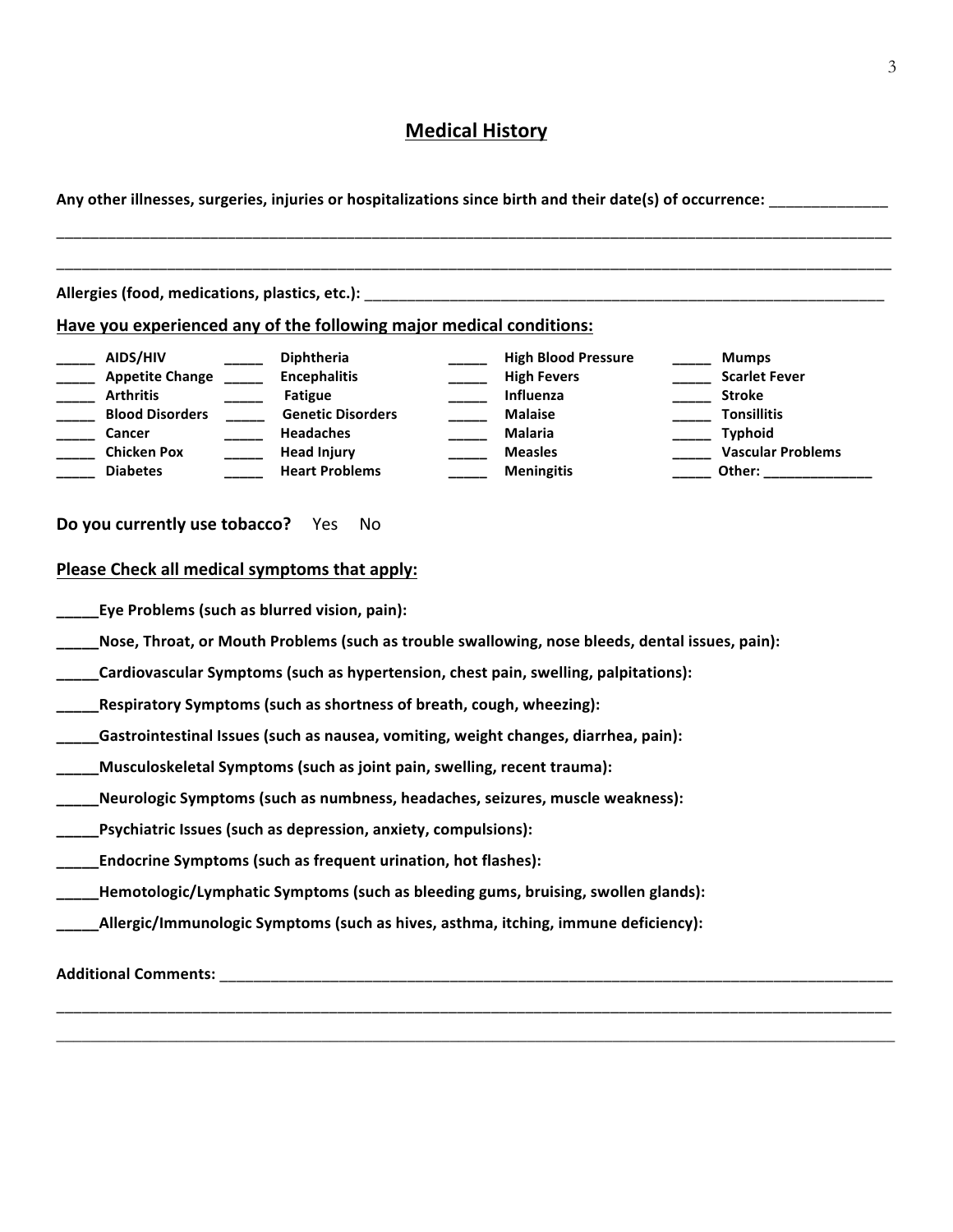| <b>Medication List</b><br>Please list all prescriptions, vitamins, and recreational medications |               |                  |              |
|-------------------------------------------------------------------------------------------------|---------------|------------------|--------------|
| <b>Medication</b>                                                                               | <b>Dosage</b> | <b>Frequency</b> | Administered |
|                                                                                                 |               |                  |              |
|                                                                                                 |               |                  |              |
|                                                                                                 |               |                  |              |
|                                                                                                 |               |                  |              |
|                                                                                                 |               |                  |              |
|                                                                                                 |               |                  |              |
|                                                                                                 |               |                  |              |
|                                                                                                 |               |                  |              |
|                                                                                                 |               |                  |              |
|                                                                                                 |               |                  |              |
|                                                                                                 |               |                  |              |
|                                                                                                 |               |                  |              |
|                                                                                                 |               |                  |              |
|                                                                                                 |               |                  |              |
|                                                                                                 |               |                  |              |
|                                                                                                 |               |                  |              |
|                                                                                                 |               |                  |              |
|                                                                                                 |               |                  |              |
|                                                                                                 |               |                  |              |
|                                                                                                 |               |                  |              |
|                                                                                                 |               |                  |              |
|                                                                                                 |               |                  |              |
|                                                                                                 |               |                  |              |
|                                                                                                 |               |                  |              |